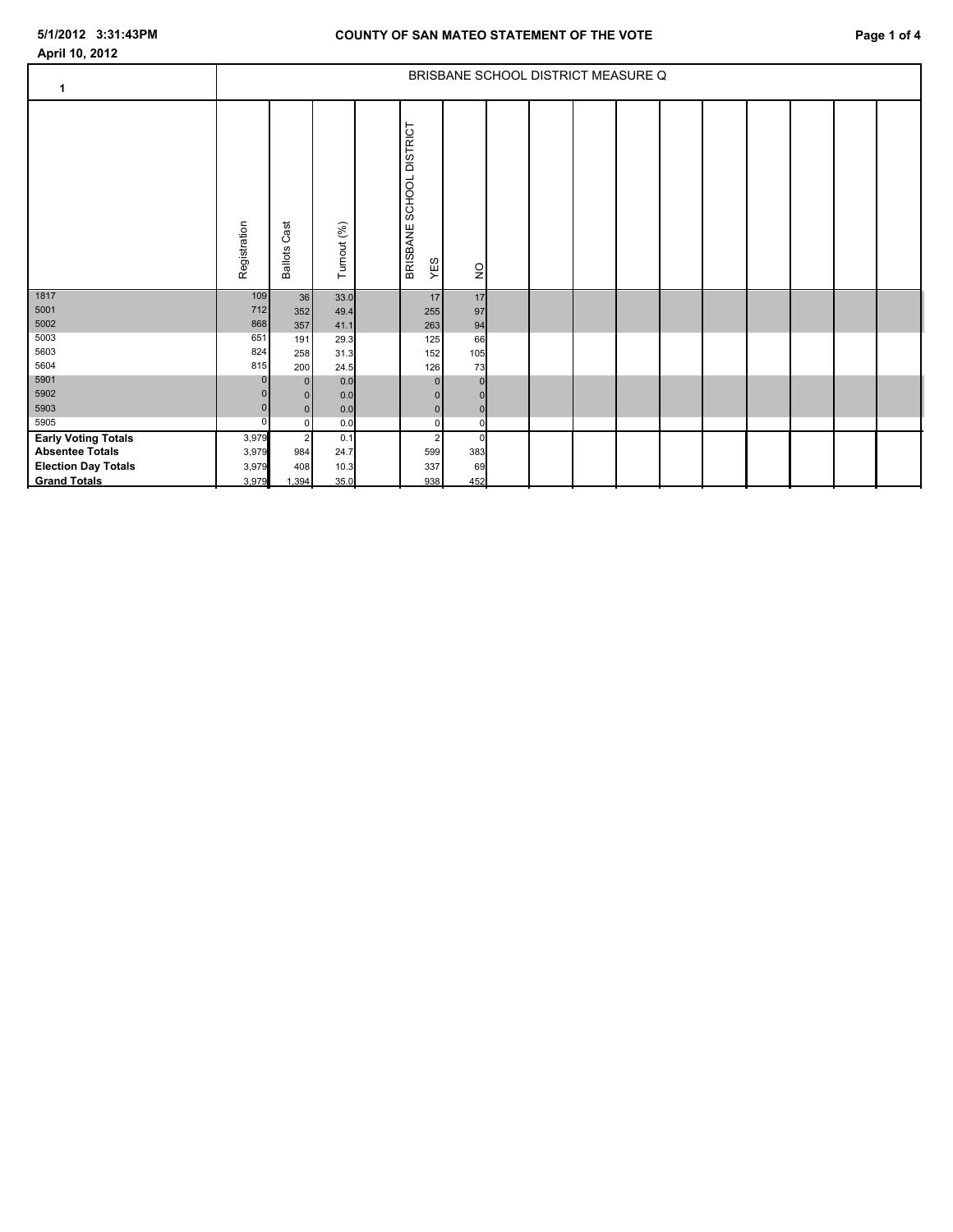| April 10, 2012                                                 |                                    |                            |             |  |                                    |                |  |  |  |  |  |  |  |  |  |  |
|----------------------------------------------------------------|------------------------------------|----------------------------|-------------|--|------------------------------------|----------------|--|--|--|--|--|--|--|--|--|--|
| <b>Early Voting Totals</b>                                     | BRISBANE SCHOOL DISTRICT MEASURE Q |                            |             |  |                                    |                |  |  |  |  |  |  |  |  |  |  |
|                                                                | Registration                       | Cast<br><b>Ballots</b>     | Turnout (%) |  | SCHOOL DISTRICT<br>BRISBANE<br>YES | $\frac{1}{2}$  |  |  |  |  |  |  |  |  |  |  |
| 14TH CONGRESSIONAL DISTRICT                                    | 3,979                              | 2 <sub>1</sub>             | 0.1         |  | 2                                  | $\overline{0}$ |  |  |  |  |  |  |  |  |  |  |
| <b>19TH ASSEMBLY DISTRICT</b><br><b>22ND ASSEMBLY DISTRICT</b> | 1,639<br>2,340                     | 0 <br>2 <sub>1</sub>       | 0.0<br>0.1  |  | 2 <sup>1</sup>                     | $\mathbf{0}$   |  |  |  |  |  |  |  |  |  |  |
| 1ST SUPERVISORIAL DISTRICT                                     | 109                                | $\overline{0}$             | 0.0         |  | 0                                  | $\Omega$       |  |  |  |  |  |  |  |  |  |  |
| 5TH SUPERVISORIAL DISTRICT                                     | 3,870                              | $\overline{\mathbf{c}}$    | 0.1         |  |                                    |                |  |  |  |  |  |  |  |  |  |  |
| 11TH SENATORIAL DISTRICT                                       | 1,639                              | $\overline{0}$             | 0.0         |  |                                    |                |  |  |  |  |  |  |  |  |  |  |
| <b>13TH SENATORIAL DISTRICT</b>                                | 2,340                              | 2                          | 0.1         |  |                                    | $\Omega$       |  |  |  |  |  |  |  |  |  |  |
| BOARD OF EQUALIZATION - DISTRICT                               | 3,979                              | 2 <sup>1</sup>             | 0.1         |  |                                    |                |  |  |  |  |  |  |  |  |  |  |
| <b>BRISBANE SCHOOL DISTRICT</b>                                | 3,979                              | 2 <sub>1</sub>             | 0.1         |  | 2                                  | $\Omega$       |  |  |  |  |  |  |  |  |  |  |
| <b>CITY OF BRISBANE</b>                                        | 2,231                              | $\mathbf{2}$               | 0.1         |  |                                    | $\Omega$       |  |  |  |  |  |  |  |  |  |  |
| CITY OF DALY CITY                                              | 1,639                              | $\Omega$                   | 0.0         |  |                                    |                |  |  |  |  |  |  |  |  |  |  |
| CITY OF SOUTH SAN FRANCISCO                                    | 109                                | $\overline{0}$             | 0.0         |  |                                    |                |  |  |  |  |  |  |  |  |  |  |
| <b>COUNTY OF SAN MATEO</b>                                     | 3,979                              | 2 <sup>1</sup>             | 0.1         |  | $\overline{2}$                     | $\Omega$       |  |  |  |  |  |  |  |  |  |  |
| UNINCORPORATED AREA<br><b>Early Voting Totals</b>              | $\Omega$<br>3,979                  | $\Omega$<br>2 <sub>l</sub> | 0.0<br>0.1  |  | $\mathcal{P}$                      | $\Omega$       |  |  |  |  |  |  |  |  |  |  |
|                                                                |                                    |                            |             |  |                                    |                |  |  |  |  |  |  |  |  |  |  |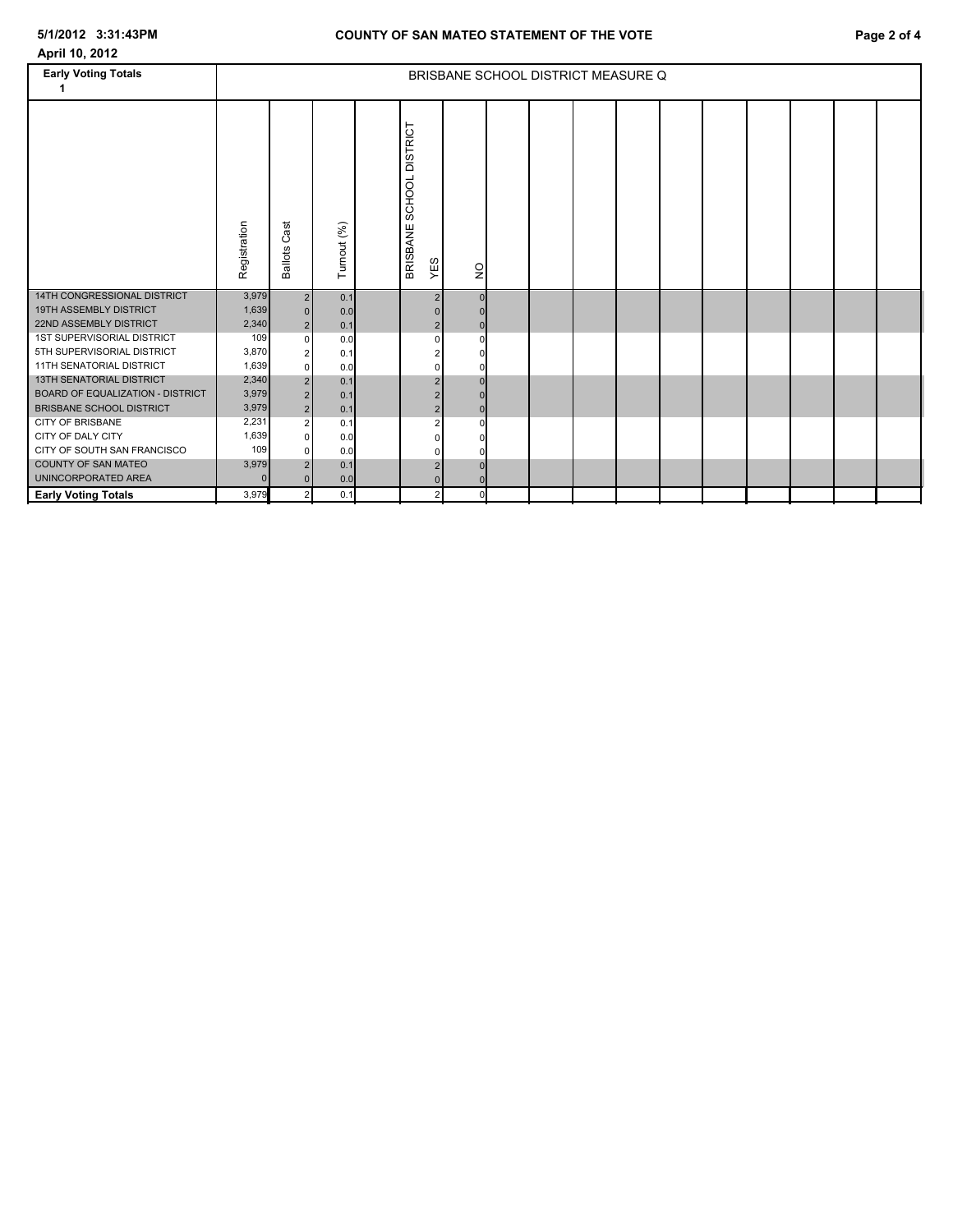| April 10, 2012                                             |                |                        |             |                                              |                 |                                    |  |  |  |  |
|------------------------------------------------------------|----------------|------------------------|-------------|----------------------------------------------|-----------------|------------------------------------|--|--|--|--|
| <b>Absentee Totals</b><br>1                                |                |                        |             |                                              |                 | BRISBANE SCHOOL DISTRICT MEASURE Q |  |  |  |  |
|                                                            | Registration   | Cast<br><b>Ballots</b> | Turnout (%) | <b>DISTRICT</b><br>SCHOOL<br>BRISBANE<br>YES | $\frac{0}{2}$   |                                    |  |  |  |  |
| 14TH CONGRESSIONAL DISTRICT                                | 3,979          | 984                    | 24.7        | 599                                          | 383             |                                    |  |  |  |  |
| <b>19TH ASSEMBLY DISTRICT</b>                              | 1,639          | 387                    | 23.6        | 224                                          | 163             |                                    |  |  |  |  |
| 22ND ASSEMBLY DISTRICT                                     | 2,340          | 597                    | 25.5        | 375                                          | 220             |                                    |  |  |  |  |
| 1ST SUPERVISORIAL DISTRICT                                 | 109            | 36                     | 33.0        | 17                                           | 17              |                                    |  |  |  |  |
| 5TH SUPERVISORIAL DISTRICT                                 | 3,870          | 948                    | 24.5        | 582                                          | 366             |                                    |  |  |  |  |
| 11TH SENATORIAL DISTRICT                                   | 1,639          | 387                    | 23.6        | 224                                          | 163             |                                    |  |  |  |  |
| <b>13TH SENATORIAL DISTRICT</b>                            | 2,340          | 597                    | 25.5        | 375                                          | 220             |                                    |  |  |  |  |
| <b>BOARD OF EQUALIZATION - DISTRICT</b>                    | 3,979          | 984                    | 24.7        | 599                                          | 383             |                                    |  |  |  |  |
| <b>BRISBANE SCHOOL DISTRICT</b><br><b>CITY OF BRISBANE</b> | 3,979          | 984                    | 24.7        | 599                                          | 383             |                                    |  |  |  |  |
| CITY OF DALY CITY                                          | 2,231<br>1,639 | 561                    | 25.1        | 358                                          | 203             |                                    |  |  |  |  |
| CITY OF SOUTH SAN FRANCISCO                                | 109            | 387                    | 23.6        | 224                                          | 163             |                                    |  |  |  |  |
| <b>COUNTY OF SAN MATEO</b>                                 | 3,979          | 36                     | 33.0        | 17                                           | 17              |                                    |  |  |  |  |
| UNINCORPORATED AREA                                        | $\Omega$       | 984<br>$\Omega$        | 24.7<br>0.0 | 599<br>$\mathbf{0}$                          | 383<br>$\Omega$ |                                    |  |  |  |  |
| <b>Absentee Totals</b>                                     | 3.979          | 984                    | 24.7        | 599                                          | 383             |                                    |  |  |  |  |